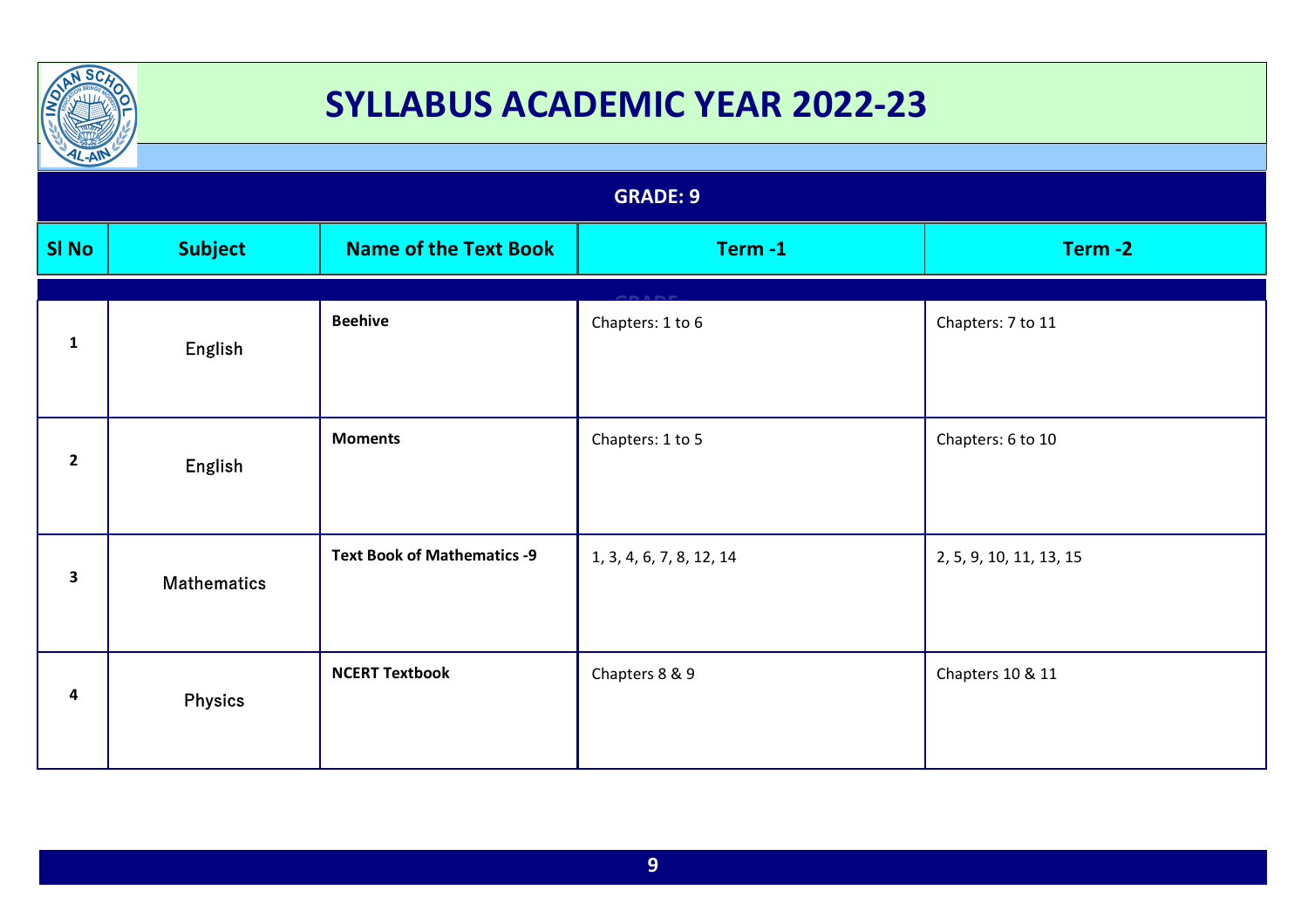

| $L-AW$         |                 |                                                                    |                      |                |  |  |
|----------------|-----------------|--------------------------------------------------------------------|----------------------|----------------|--|--|
|                | <b>GRADE: 9</b> |                                                                    |                      |                |  |  |
| <b>SI No</b>   | <b>Subject</b>  | <b>Name of the Text Book</b>                                       | Term-1               | Term-2         |  |  |
| 5              | Chemistry       | <b>Science Text Book for class 9</b>                               | Chapter 1, 2         | Chapter 3, 4   |  |  |
| 6              | <b>Biology</b>  | <b>Science for Class -9</b>                                        | Chapter 5, Chapter 6 | Chapter 13     |  |  |
| $\overline{7}$ | <b>History</b>  | <b>India and The Contemporary</b><br>World -1 History for Class -9 | Chapter-1            | Chapter 2 & 3  |  |  |
| 8              | Geography       | <b>Contemporary India Part -1</b><br><b>Geography for Class -9</b> | Chapters 1,2,3       | Chapters 4,5,6 |  |  |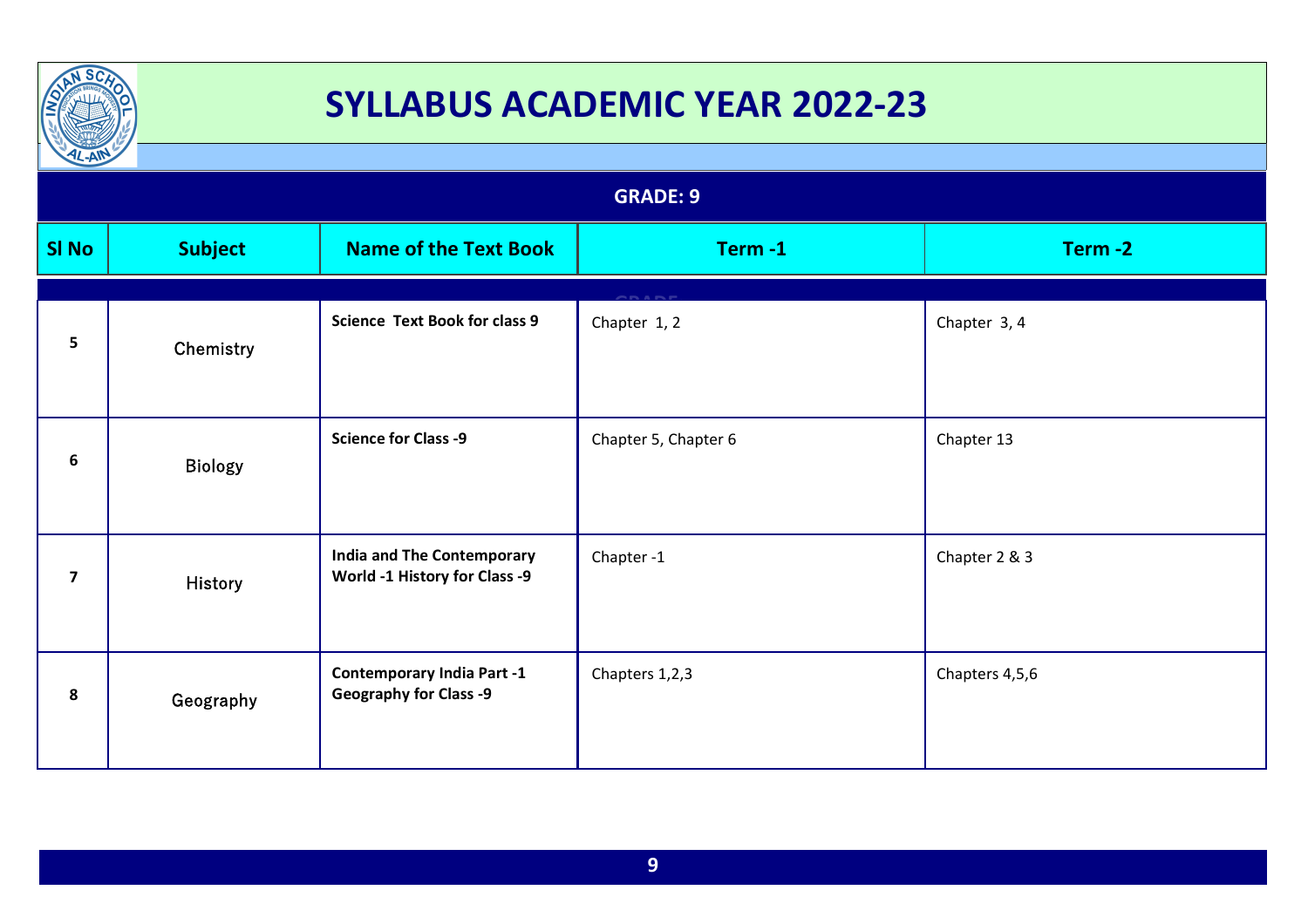

| $\frac{1}{2}$   |                             |                                                                       |                                                                                             |                                                                                      |  |
|-----------------|-----------------------------|-----------------------------------------------------------------------|---------------------------------------------------------------------------------------------|--------------------------------------------------------------------------------------|--|
| <b>GRADE: 9</b> |                             |                                                                       |                                                                                             |                                                                                      |  |
| <b>SI No</b>    | <b>Subject</b>              | <b>Name of the Text Book</b>                                          | Term-1                                                                                      | Term-2                                                                               |  |
| 9               | <b>Democratic Politics</b>  | <b>Democratic politics -1</b>                                         | Chapter 1 & 2                                                                               | Chapter 3 & 4                                                                        |  |
| 10              | <b>Economics</b>            | <b>Economics Textbook for Class-9</b>                                 | Chapter 1, 2                                                                                | Chapter 3                                                                            |  |
| 11              | <b>Computer Science</b>     | <b>Information Technology</b><br><b>Employability Skills -9 (402)</b> | Part A Employability Skills<br>Units 1, 2,<br>3Part B Subject Specific Skills Units 1, 2, 3 | Part A Employability Skills Units 4, 5. Part B<br>Subject Specific Skills Units 4, 5 |  |
| 12              | <b>General Arabic (MOE)</b> | العربيه تجمعنا                                                        | Chapters 1, 2, 4, 5, 6, 7                                                                   | Chapters 1, 2, 4, 6, 7, 8                                                            |  |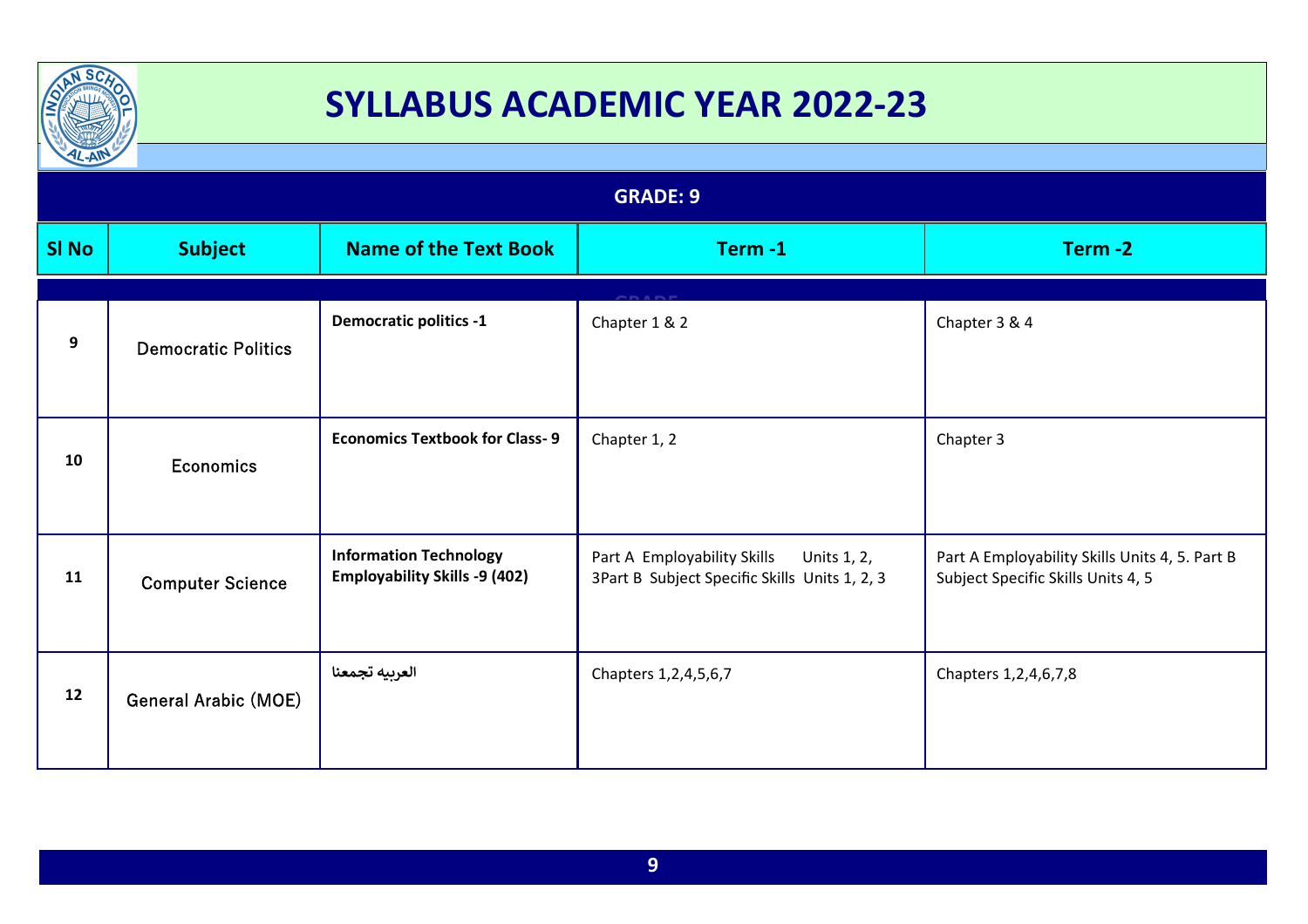

| $\mu$ -All      |                           |                                                                                |                                                                                     |                                                                                   |  |
|-----------------|---------------------------|--------------------------------------------------------------------------------|-------------------------------------------------------------------------------------|-----------------------------------------------------------------------------------|--|
| <b>GRADE: 9</b> |                           |                                                                                |                                                                                     |                                                                                   |  |
| <b>SI No</b>    | <b>Subject</b>            | <b>Name of the Text Book</b>                                                   | Term-1                                                                              | Term-2                                                                            |  |
|                 |                           |                                                                                |                                                                                     |                                                                                   |  |
| 13              | <b>UAE Social Studies</b> | <b>UAE Ministry of Education</b><br><b>Moral Social &amp; Cultural Studies</b> | Book 1 lessons 1,2,3,4,5,6 Book 3 Lessons 1-8                                       | Book 1 lessons 7,8 Book 2 lessons<br>1,2,3,4,5,6,7,8 book 3 lessons 1-8           |  |
| 14              | <b>Moral Education</b>    | <b>UAE Ministry of Education,</b><br>Moral, Social & Cultural Studies          | Unit 1& 2                                                                           | Unit 3 & 4                                                                        |  |
| 15              | <b>Islamic Studies</b>    | <b>Islamic Education -9</b>                                                    | Unit 1 Lesson 2: Lesson 5: Unit 2 Lesson<br>4: Lesson 5: Unit 3 Lesson 4: Lesson 5: | Unit 4 Lesson 1:Lesson 4:Lesson 5: Unit<br>5 Lesson 2: Unit 6 Lesson 2: Lesson 4: |  |
| 16              | <b>Islamic Studies</b>    | Qura`n                                                                         | Surah Yaseen, Surathul waqia`                                                       | Surah al-mulk                                                                     |  |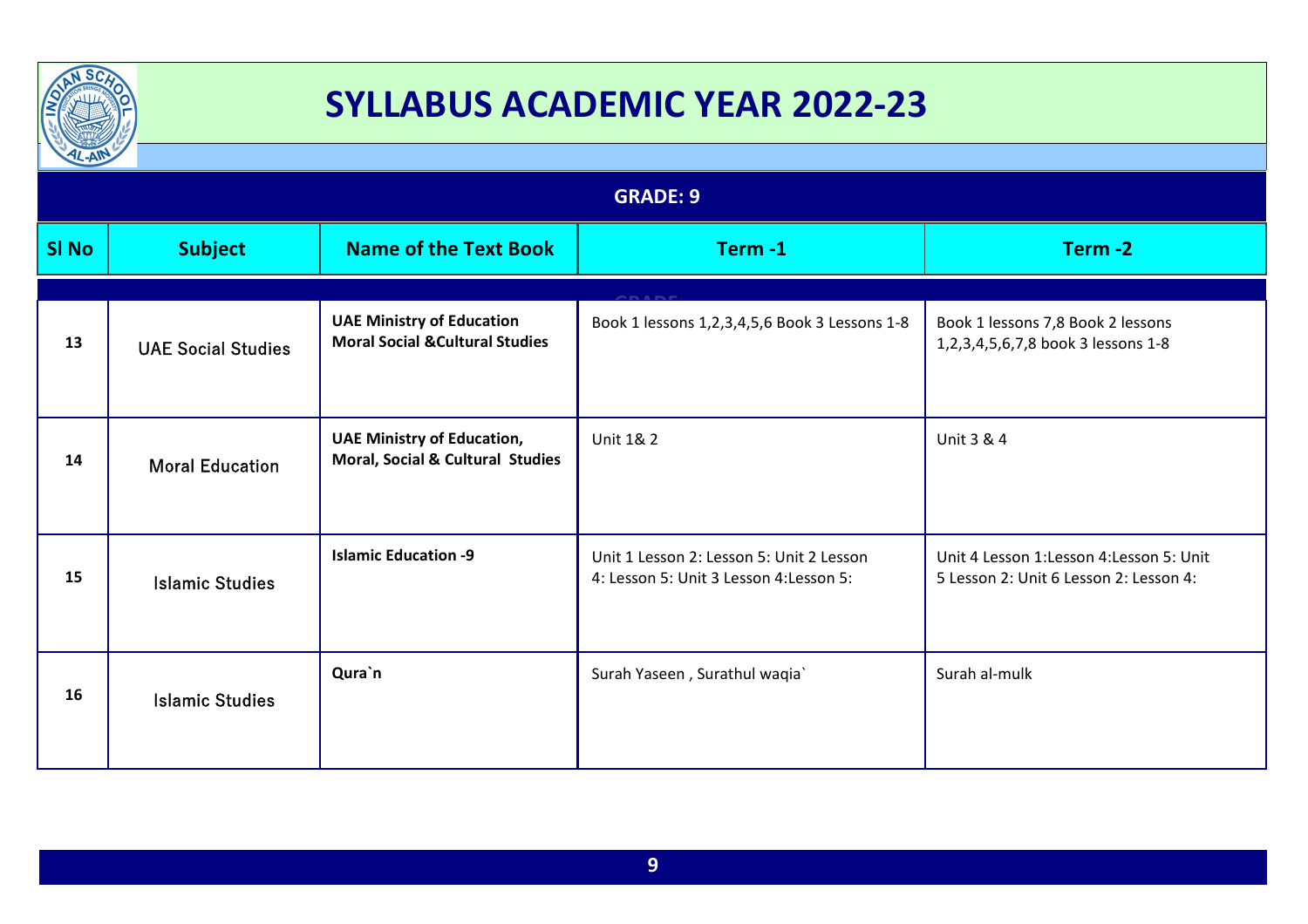

| $\frac{1}{2}$   |                    |                                             |                                                                   |                                                                            |  |
|-----------------|--------------------|---------------------------------------------|-------------------------------------------------------------------|----------------------------------------------------------------------------|--|
| <b>GRADE: 9</b> |                    |                                             |                                                                   |                                                                            |  |
| <b>SI No</b>    | <b>Subject</b>     | <b>Name of the Text Book</b>                | Term-1                                                            | Term-2                                                                     |  |
|                 |                    |                                             |                                                                   |                                                                            |  |
| 17              | Hindi              | Sarawati Vyakaran Darshika<br>Class -9 & 10 | Pg No.67-85,155-156                                               | pg No. 267-300. 303-315,362-367                                            |  |
| 18              | Hindi              | Sparsh Bhag-1, Sanchayan<br>Bhag-1          | Lesson 1,2,8&9<br>Lessons: 1 & 2                                  | Lesson 3, 6, 10 & 13 Lessons: 4,5 & 6                                      |  |
| 19              | Malayalam          | Kerala Padavali -9 Thejaswiyaya<br>Vagmi    | Lessons -<br>1,2,3,4&5Grammar&compositionNon<br>detailed - 1to 10 | Lessons - 6,7,8,9&10 grammar &<br>composition, thejaswiyaya vagmi-11to 19i |  |
| 20              | <b>CBSE Arabic</b> | Minhaju Taaleem a thanawi<br>part - 1       | Lessons 1, 2, 3, 4, 6, 7, 9, 10, 12 & 14                          | Lessons 15, 16, 17, 18, 19, 22, 23, 24, 25 & 26                            |  |